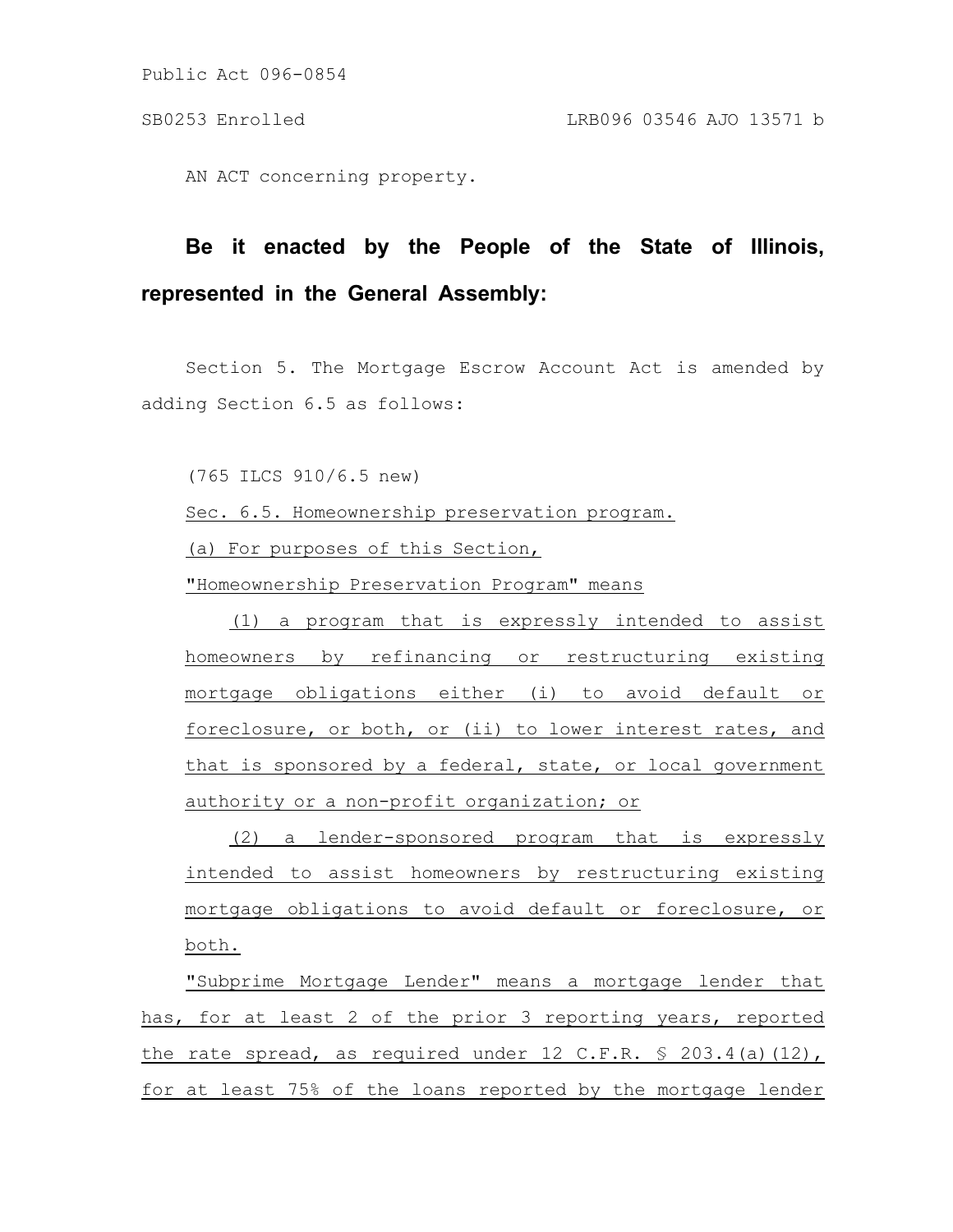Public Act 096-0854

in the Loan/Application Register filed in compliance with the federal Home Mortgage Disclosure Act, 12 U.S.C. 2801 et seq., and implementing Regulation C, 12 C.F.R. 201 et seq.

(b) Section 6 shall not apply:

(1) to a mortgage loan made by a subprime mortgage lender in compliance with the requirements for higher-priced mortgage loans established in Regulation Z 12 C.F.R. Part 226, issued by the Board of Governors of the Federal Reserve System to implement the federal Truth in Lending Act, whether or not the mortgage loan is a higher-priced mortgage loan, provided that:

(A) for loans that are not higher-priced mortgage loans, the escrow account must be terminated upon the borrower's request at no cost to the borrower; and

(B) for loans that are higher-priced mortgage loans, the escrow account must be terminated upon the borrower's request at no cost to the borrower on terms no stricter than the following conditions:

(i) the escrow termination requirements established in Regulation Z are satisfied;

(ii) the borrower has maintained a satisfactory payment history (no payments more than 30 days late) for the 12 months prior to the mortgage lender's receipt of the borrower's termination request; and

(iii) the borrower has reimbursed the mortgage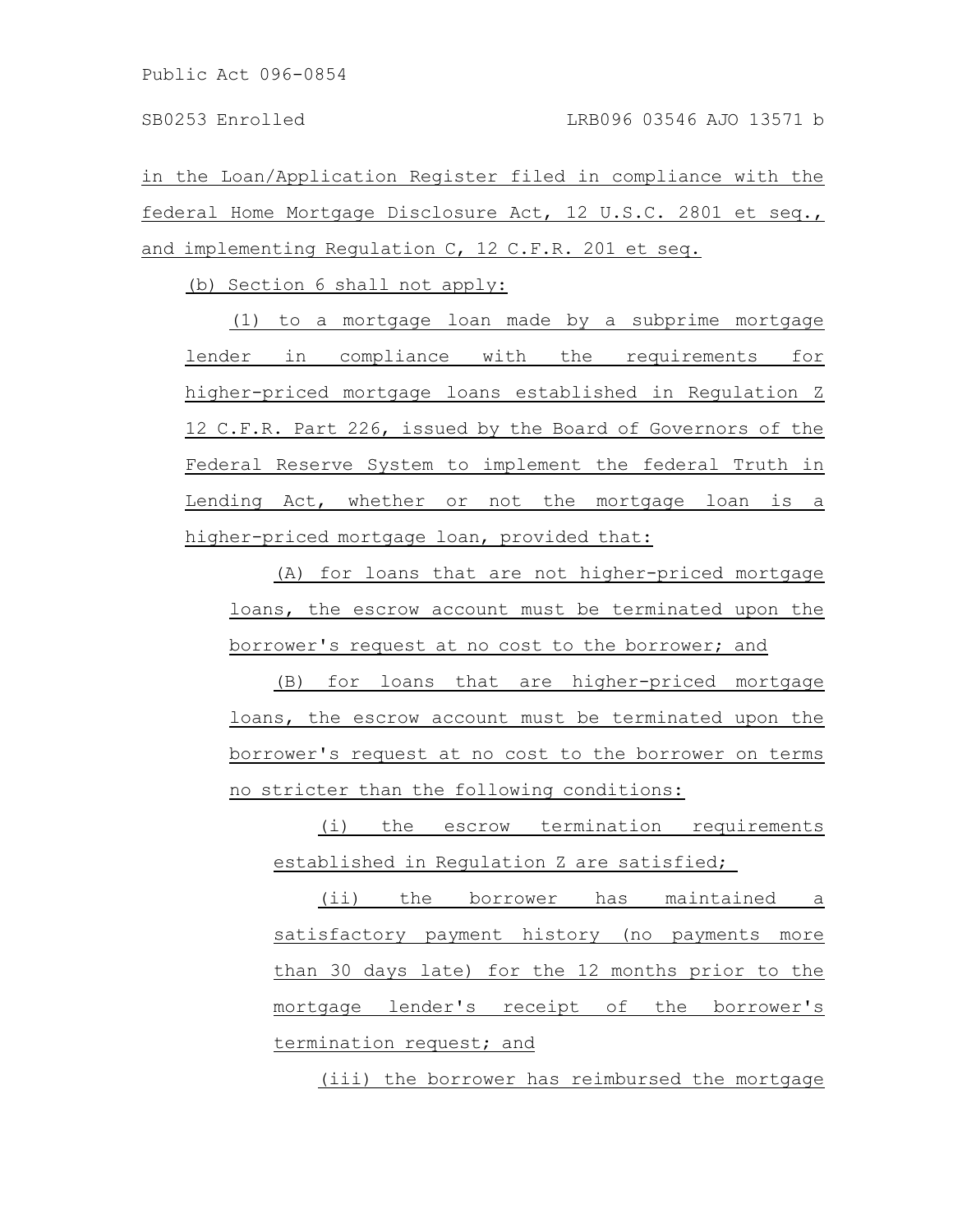lender for any escrow advances or escrow deficiencies existing at the time of the borrower's termination request.

(2) to a refinance or modification made by a subprime mortgage lender under a homeownership preservation program that requires establishment of an escrow account as a condition or requirement of the refinance or modification, provided that the escrow account must be terminated upon the borrower's request at no cost to the borrower on terms no stricter than the following conditions:

(A) termination is permitted under the terms of the government or non-profit sponsored homeownership preservation program, if applicable, and the borrower complies with all conditions or requirements for termination established by or allowed under such program;

(B) the borrower has maintained a satisfactory payment history (no payments more than 30 days late) for the 12 months prior to the mortgage lender's receipt of the borrower's termination request; and

(C) the borrower has reimbursed the mortgage lender for any escrow advances or escrow deficiencies existing at the time of the borrower's termination request.

Termination may not be denied for failure to reimburse escrow advances or escrow deficiencies under item (iii) of